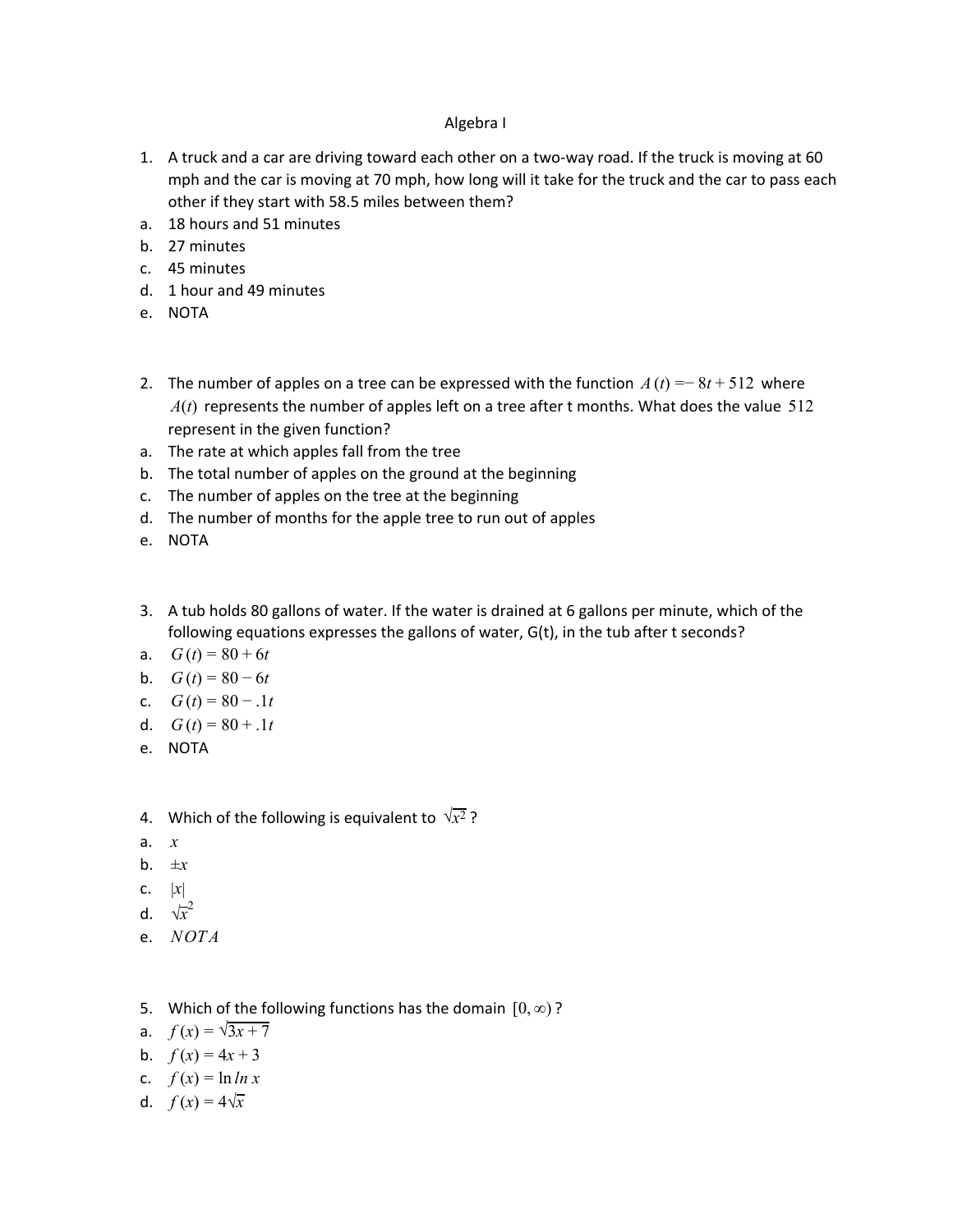e. NOTA

- 6. What is the value of the function  $f(x) = \{x + 4, x \le 0 \ x^4, 0 \le x < 4 \ \sqrt{9x^3}, x \ge 4 \text{ at } x = 4\}$
- a. 24
- b. 256
- c. 0
- d.  $8\sqrt{3}$
- e. NOTA
- 7. Which of the following is the solution to the inequality −4 |*x*| ≥16 ?
- a. *x*≥ − 4
- b. *x*≤ − 4
- c. *x*∈*R*
- d. 4 ≤ *x*≤4
- e. NOTA
- 8. Which of the following is a solution to the inequality  $|x-4|$  < 4?
- a.  $x = 0$
- b.  $x = 2$
- c.  $x = 8$
- d.  $x = 10$
- e. NOTA
- 9. Simplify  $\sqrt[3]{16x^8y^6}$
- a.  $x^2y^2\sqrt[3]{16x^2}$
- b.  $4x^4y^3$
- c.  $x^5y^3\sqrt[3]{16}$
- d.  $x^3y^3\sqrt[3]{16x^5y^3}$
- e. NOTA

10. What is the value of x in the equation  $\frac{1}{(x+4)(x-2)} = \frac{1}{(x+4)} + \frac{1}{(x+2)}$ (*x*+2) a.  $-\frac{1}{2}$ b. 0 c.  $\pm \frac{3\sqrt{17}}{4} - \frac{3}{4}$ d.  $-\frac{5}{2}$ e. NOTA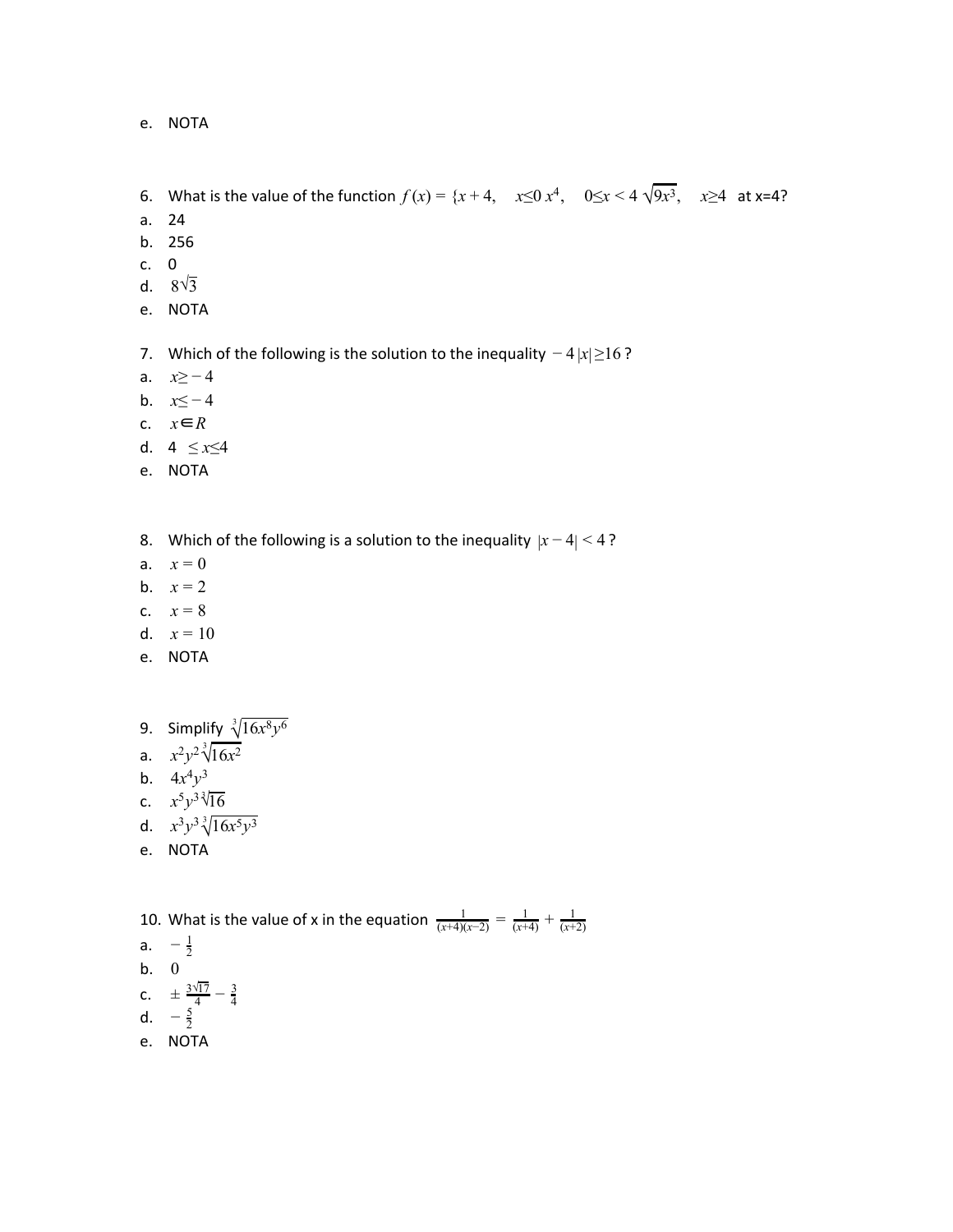11. Which of the following are real roots of the function  $f(x) = x^4 - 64$ ?

- I. 0
- $II. 4$
- $III. -4$
- IV.  $\sqrt{-8}$
- a. I and II
- b. IV
- c. II, III, and IV
- d. All are correct
- e. NOTA

12. Where do the functions  $f(x)$  and  $g(x)$  intersect where  $f(x) = |x-2| + 3$  and  $g(x) = x^2 + 4x + 9$ ?

- I.  $(-4, 9)$ II.  $(-1, 6)$ III.  $(-2, 5)$
- a. I
- b. I and II
- c. I and III
- d. II and III
- e. NOTA

13. What is the ordinate of the vertex of the parabola expressed by the function  $f(x) = \frac{1}{3}x^2 + 4x + 6$ ?

- a.  $-3(2\pm\sqrt{2})$
- b. 0
- c.  $-6$
- d.  $6\sqrt{2}$
- e. NOTA

14. What is the sum of the prime numbers in the prime factorization of 2019?

- a. 2020
- b. 676
- c. 2696
- d. 677
- e. NOTA

## 15. What is the value of the expression *x*9*y* 7 3 5 y <del>13</del> x 15

a.  $\sqrt[45]{x^{26}\sqrt[39]{y^{40}}}$ 

b. 
$$
\sqrt[45]{x^{136}\sqrt[3]{y^{40}}}
$$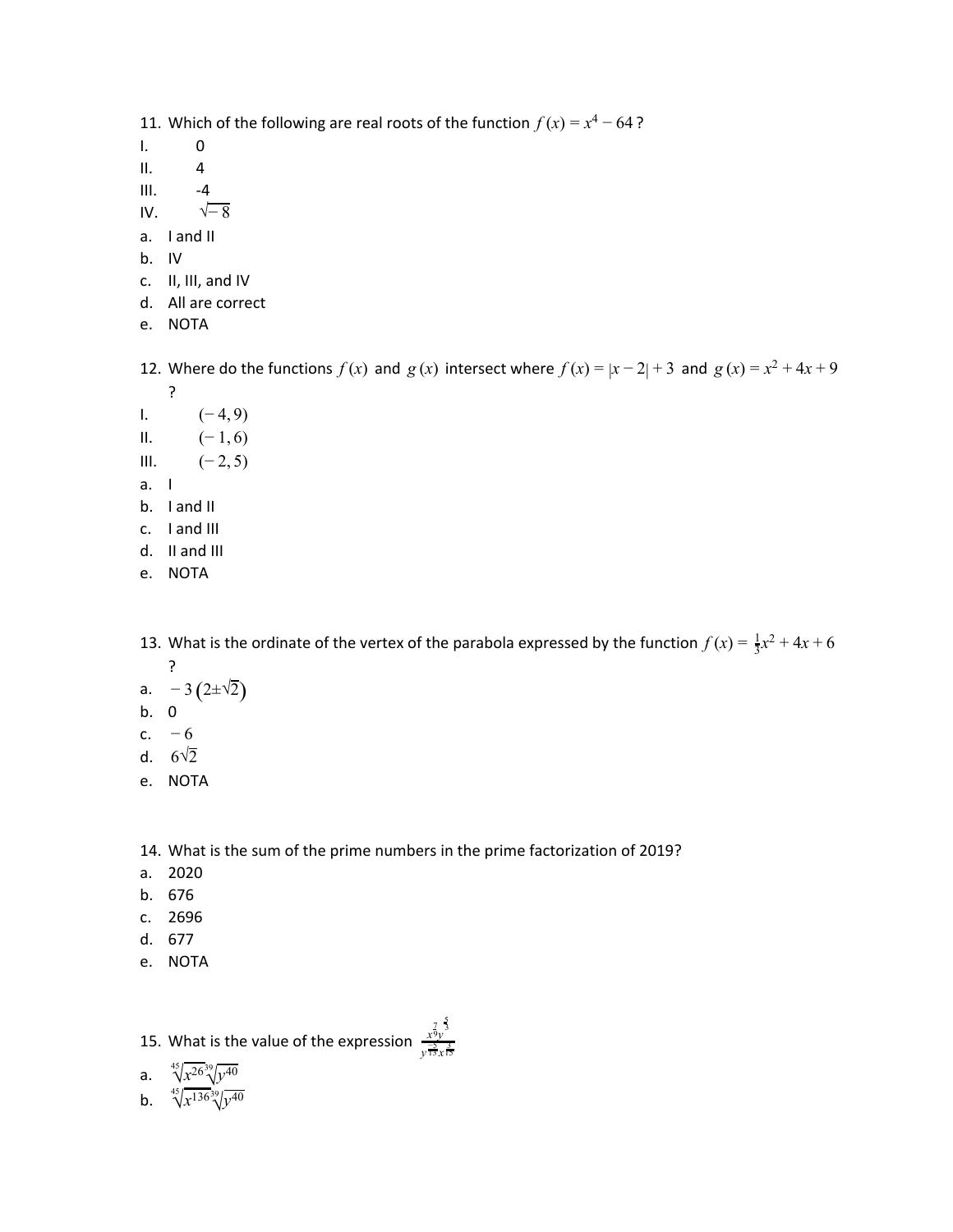c. 
$$
\sqrt[117]{x^{136}} \sqrt[15]{y^{22}}
$$

- d.  $\sqrt[45]{x^{26}\sqrt[39]{y^{80}}}$
- e. NOTA

16. What is the area bounded by the function  $f(x) = |x|$ ,  $f(x) = 0$ , and  $x = 7$ ?

- a. 49
- b. 0
- c.  $\frac{49}{2}$
- d. 7
- e. NOTA
- 17. Given the geometric sequence  $u_n = 5 \times \frac{1}{7}^{n-1}$  where  $u_n$  represents the value of the nth term, what is the sum of the first three numbers in the sequence?
- a. 0
- b. 5
- c.  $\frac{15}{49}$
- d.  $\frac{286}{49}$
- e. NOTA
- 18. What is the coordinate pair which satisfies the following system of linear equations?

$$
\frac{4}{3}x + \frac{5}{3}y = 13
$$

$$
\frac{6}{5}x + \frac{4}{3}y = 2
$$

- a.  $\left(-63, \frac{723}{20}\right)$
- b.  $\left(\frac{291}{5}, -63\right)$
- c.  $\left(\frac{723}{20}, -63\right)$
- d.  $(-63, \frac{291}{5})$
- e. NOTA
- 19. A shirt is on sale for 30% off its original price. If its original price was \$35 and there is a 2% tax after the discount has been applied, what is the total cost of the shirt after tax?
- a. \$10.29
- b. \$10.71
- c. \$19.11
- d. \$19.89
- e. NOTA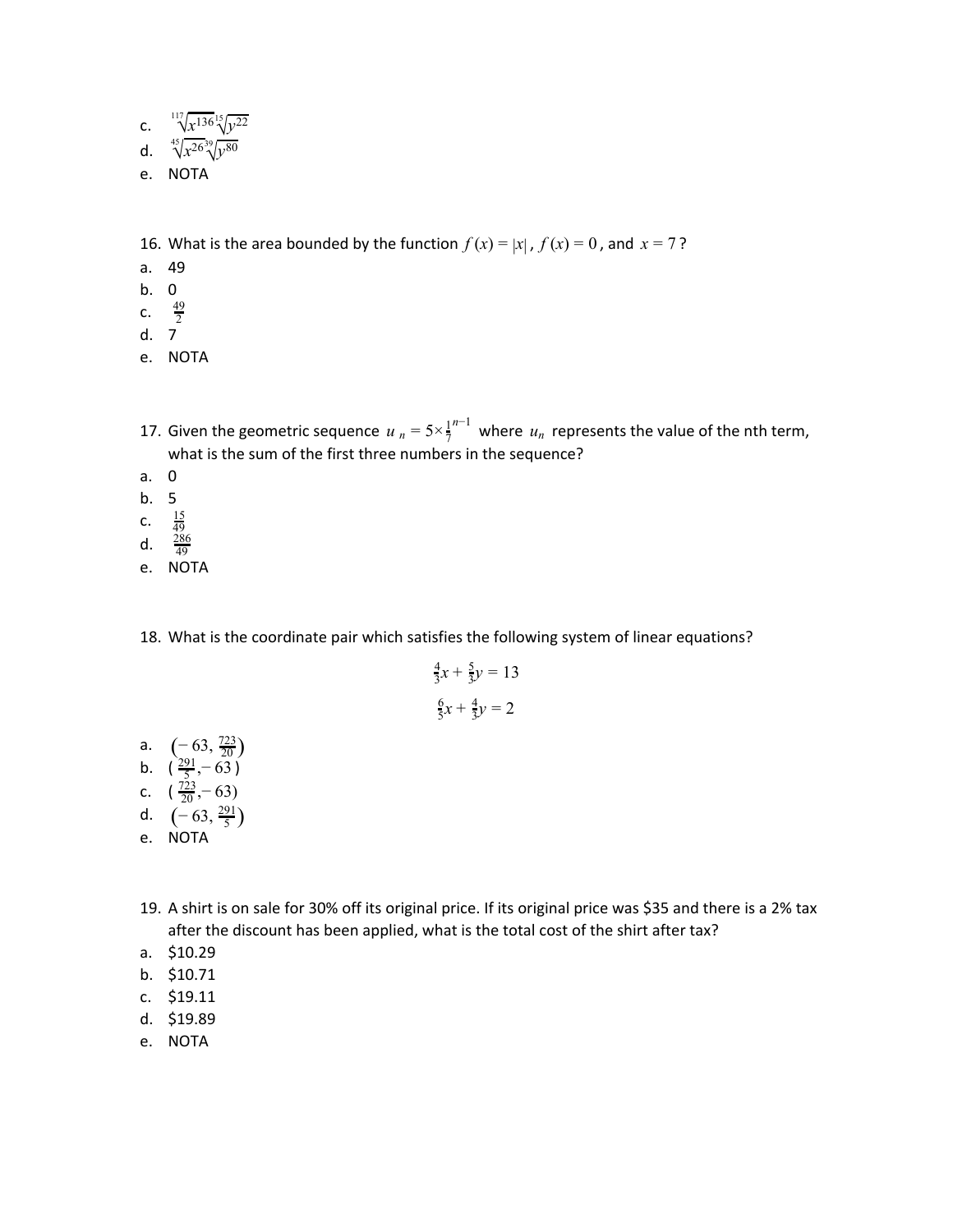- 20. What is the equation of the line that is perpendicular to the line  $y = \frac{4}{3}x + 3$  and passes through  $(-1, 3)$ ?
- a.  $\frac{4}{3}(y-3) = -(x+1)$
- b.  $x-3=-\frac{3}{4}(y+1)$
- c.  $x+1 = -\frac{3}{4}(y-3)$
- d.  $y-3=\frac{4}{3}(x+1)$
- e. NOTA
- 21. Simplify the following expression:  $\frac{4x+12}{(x+3)^2} \div \frac{x^2+7x+12}{4(x+4)}$
- a.  $\frac{1}{r^+}$
- *x*+3 b. 1
- c.  $\frac{16}{(12)}$
- $(x+3)^2$ 4(*x*+4)
- d.  $\frac{4(x+4)}{x+3}$
- e. NOTA
- 22. Which of the following do NOT have the same slope as the line  $-5x-3y=\frac{7}{2}$ ?
- a.  $-y-5=\frac{3}{5}(x-\frac{1}{2})$ **b.**  $\frac{1}{2}y - \frac{5}{6}x = \frac{1}{3}$
- c.  $y = -\frac{3}{5}x + \frac{7}{2}$
- d. A line perpendicular to the line  $y = -\frac{4}{3}x + \frac{2}{7}$
- e. NOTA
- 23. A container has a maximum capacity of 5 gallons and is 1/3 of the way full. If this container were to be poured into cups, how many cups would be completely filled? (Hint: 1 gallon = 16 cups)
- a. 3 cups
- b. 5 cups
- c. 26 cups
- d. 27 cups
- e. NOTA
- 24. If  $f(\Delta) = 3\Delta^2$ , what is the value of f(x+2)?
- a.  $(3x+6)^2$
- b.  $x^2 + 4x + 4$
- c.  $3x^2 + 12x + 12$
- d.  $3\Delta + 2$
- e. NOTA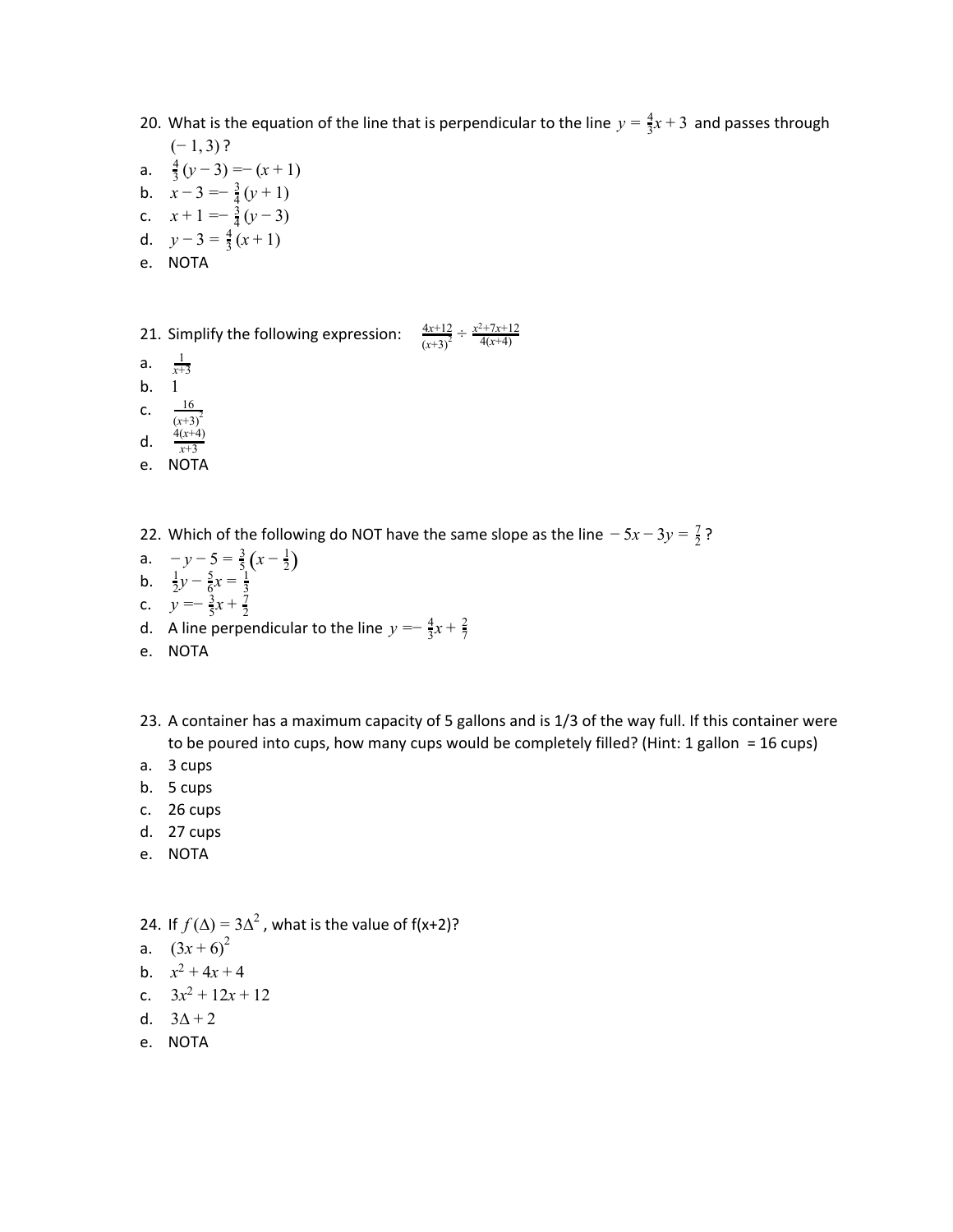25. Which of the following equations represent the following graph?



- a.  $|x| \le 3$ **b.**  $|x| \ge 3$
- c.  $|x| < 3$
- d.  $|x| > 3$
- e. NOTA

## 26. Which of the following equations represent the following graph?



27. What is the sum of the zeroes of the following function?  $f(x) = 4x^2 + 3x - 32$ 

a. 0  $b.$ −3±√521 c.  $-6$ d.  $-\frac{4}{3}$ e. NOTA

28. Solve the following equation for x in terms of y:

$$
4x + 6xy = 24xy^2 + 7
$$

a. 
$$
x = 0
$$
  
b.  $x = \frac{-7}{2(12y^2-3y-2)}$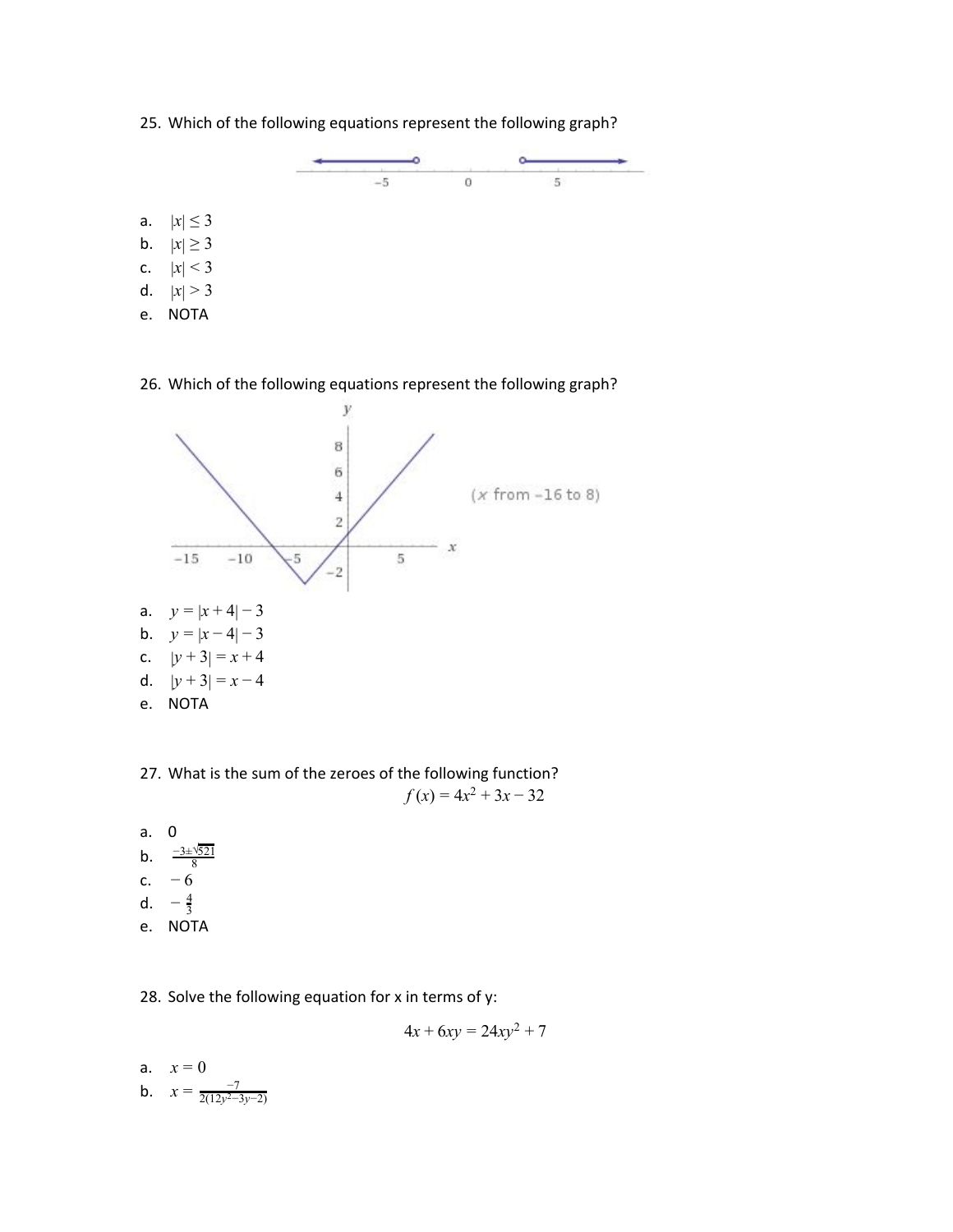c. 
$$
x = \frac{24xy^2 - 6xy + 7}{4}
$$
  
d.  $x = \frac{7}{24y^2 - 6y - 4}$ 

- e. NOTA
- 29. What is the value of  $\frac{2019!}{2018!}$ ?
- a.  $2018! + 2019$
- b.  $2019^{2019!/(2018! \times 2019)}$
- c.  $\frac{2019}{2018}$
- d.  $2019^0$
- e. NOTA
- 30. What is the length of the hypotenuse of a right triangle if the length of its two legs are 15 and 20?
- a. 5
- b. 35
- c.  $\frac{35}{2}$
- d. 25
- e. NOTA